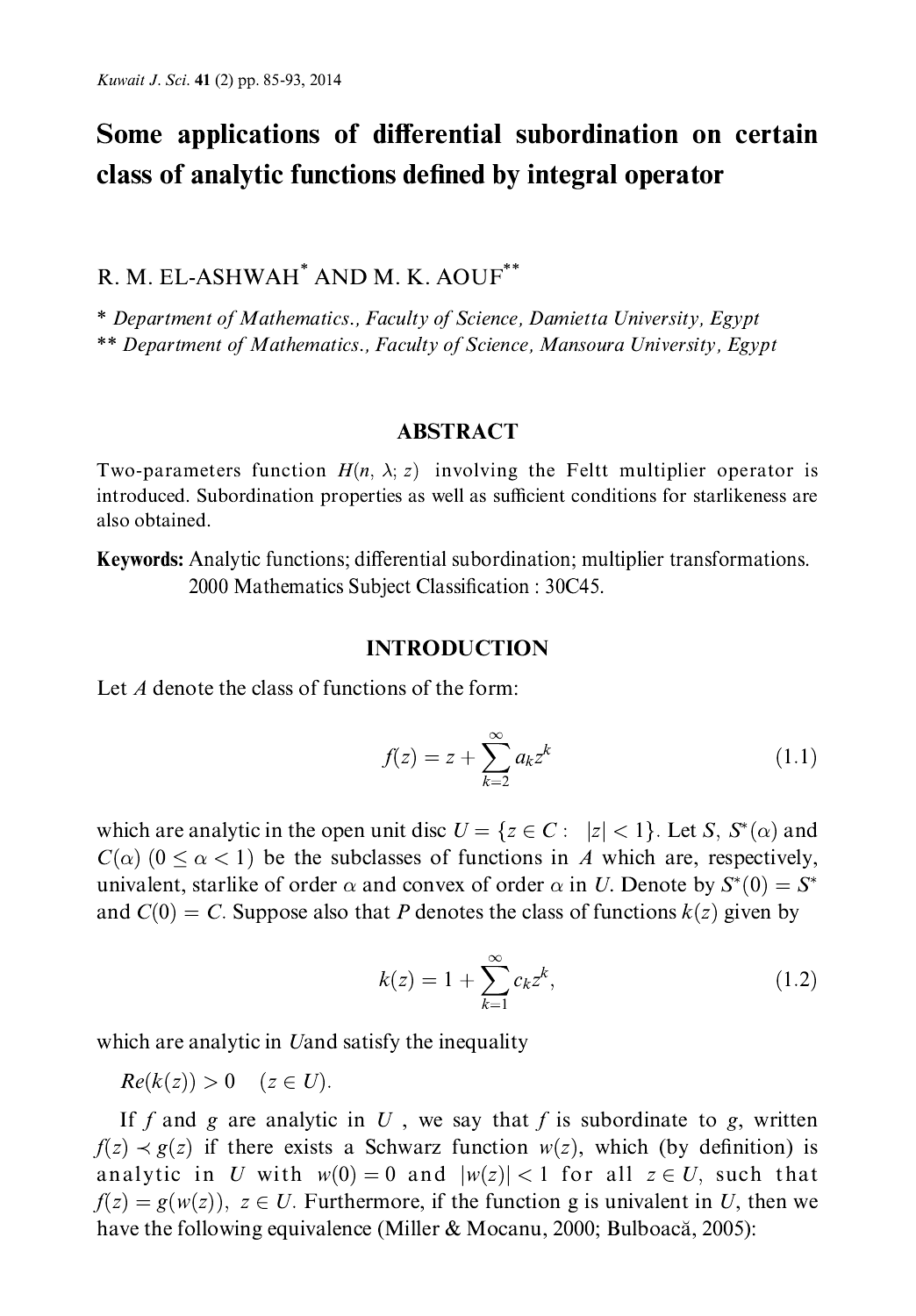$$
f(z) \prec g(z) \iff f(0) = g(0) \text{ and } f(U) \subset g(U).
$$

For a function  $f(z)$  given by (1.1) and  $g(z)$  defined by

$$
g(z) = z + \sum_{k=2}^{\infty} b_k z^k,
$$
 (1.3)

the Hadamard product (or convolution) of  $f(z)$  and  $g(z)$  is defined by

$$
(f * g)(z) = z + \sum_{k=2}^{\infty} a_k b_k z^k = (g * f)(z).
$$
 (1.4)

For an analytic function  $f(z)$  given by (1.1) and for  $n \in N_0$ , Flett (1972) defined the multiplier transformations  $I^n f$  by

$$
I^{n} f(z) = z + \sum_{k=2}^{\infty} k^{-n} a_{k} z^{k} \quad (z \in U; n \in N_{0}).
$$
 (1.5)

Clearly, the function  $I^n f(z)$  is analytic in U. We note that for  $n \in N_0$ , we have (i)  $I^{-n}f(z) = z + \sum_{k=2}^{\infty} k^n a_k z^k = D^n f(z),$ and

(ii) 
$$
z(I^{-n}f(z))' = D^{n+1}f(z)
$$

where the operator  $D^n f$  was introduced by Sălăgean (1983). We also note that

$$
I^n(I^m f(z)) = I^{n+m} f(z) \quad (z \in U)
$$

for all integers *n* and *m*. Further, the operator  $I<sup>n</sup>$  can be seen as a convolution of two functions. That is

$$
I^{n}f(z) = (h * h * ... * h * f)(z),
$$
  
where the function  $h(z) = \log \frac{1}{1 - z} = z + \sum_{k=2}^{\infty} k^{-1} z^{k}$  occurs *n* times. It follows from (1.5) that

$$
z(I^{n}f(z))' = I^{n-1}f(z) \qquad (n \in Z)
$$
\n(1.6)

and

$$
I^0f(z) = f(z), \quad I^{-1}f(z) = zf'(z) \quad , \quad I^{-2}f(z) = z(f'(z) + zf''(z)).
$$

We now define a two-parameters function  $H(n, \lambda; z)$  by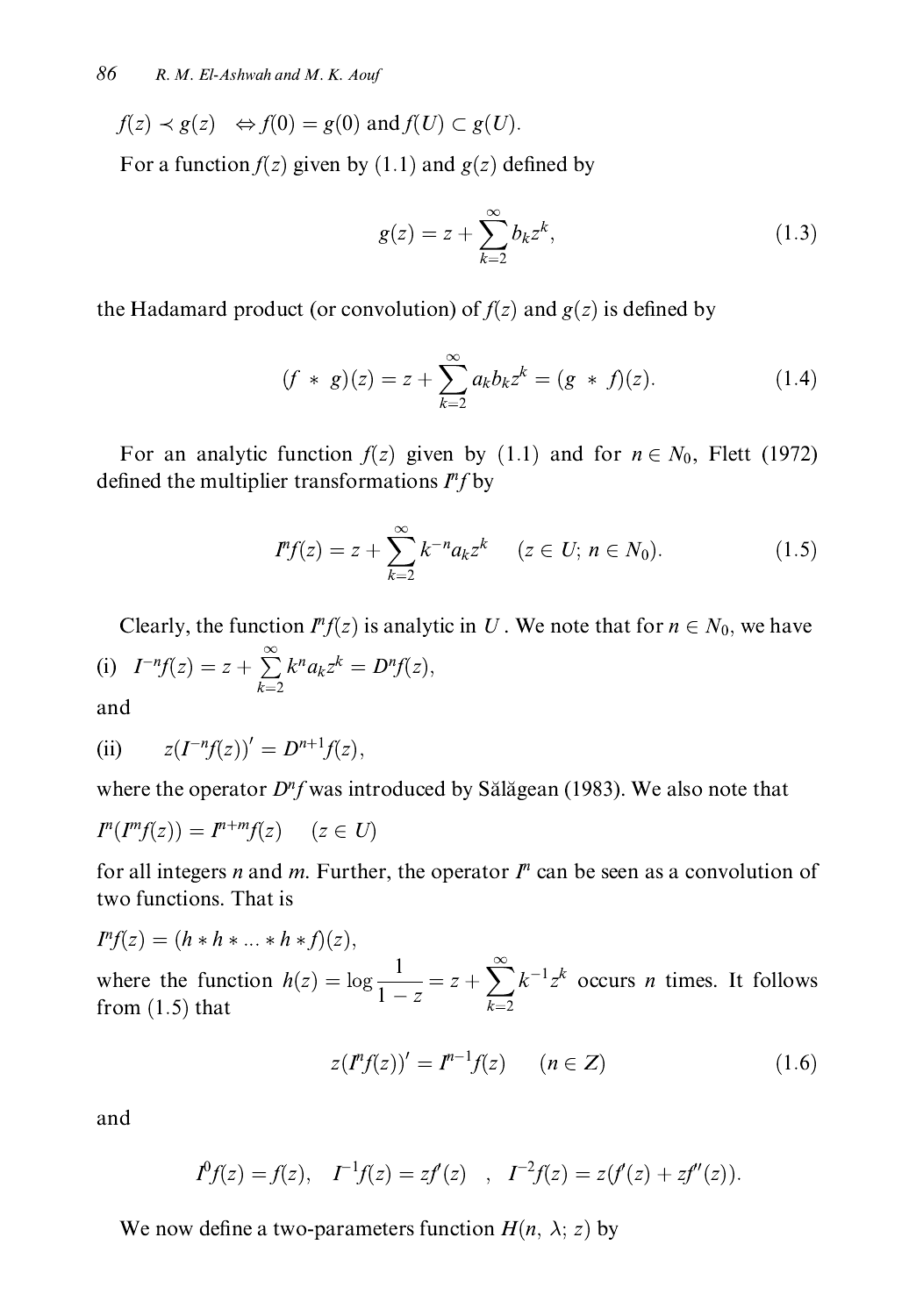$$
H(n, \lambda; z) = (1 - \lambda) \frac{I^{n-1} f(z)}{I^n f(z)} + \lambda \frac{I^{n-2} f(z)}{I^{n-1} f(z)} \quad (z \in U; \ \lambda \in R; \ n \in Z; f \in A). \tag{1.7}
$$

Finally, we denote by  $K(n, \lambda, \alpha)$  the class of functions  $f(z) \in A$ , which satisfy the following condition:

 $Re(H(n, \lambda; z)) > \alpha \quad (z \in U; 0 \leq \alpha < 1; \lambda \in R; n \in Z).$ 

We note that :

- $K(0, \lambda, \alpha) = M(\lambda, \alpha)$  ( $\lambda \ge 0$ ;  $0 \le \alpha < 1$ ), is the class of  $\lambda$  convex  $(i)$ functions of order  $\alpha$  (Srivastava & Attiya, 2007);
- $(ii)$  $K(0, \lambda, 0) = M(\lambda)(\lambda > 0)$ , is the class of  $\lambda$ – convex functions (Miller *et*) al., 1973; Mocanu, 1969; Mocanu, 1994):
- $K(0, 0, \alpha) = S^*(\alpha)$  and  $K(0, 1, \alpha) = C(\alpha)$  (Srivastava & Owa, 1992). (iii)

Consider the first-order differential subordination

$$
H(\varphi(z), z\varphi^{'}(z); z) \prec h(z).
$$

A univalent function q is called its dominant if  $\varphi(z) \prec q(z)$  for all analytic functions  $\varphi$  that satisfy this differential subordination. A dominant  $\hat{q}$  is called the best dominant, if  $q(z) \prec \hat{q}(z)$  for all the dominants q. For the general theory of the first-order differential subordination and its applications, we refer the reader to Bulboacă (2005) and Miller & Mocanu (2000).

## **DIFFERENTIAL SUBORDINATION** ASSOCIATED WITH  $H(n, \lambda; z)$

To establish our main results we shall require the following lemma.

**Lemma 1** (Miller & Mocanu, 1985 and Miller & Mocanu, 2000). Let the function  $q(z)$  be univalent in U, and let the functions  $\theta$  and  $\varphi$  be analytic in a domain D containing  $q(U)$ , with  $\varphi(w) \neq 0$  when  $w \in q(U)$ . Set

$$
Q(z) = zq'(z)\varphi(q(z))
$$
 and  $h(z) = \theta(q(z)) + Q(z)$ 

and suppose that

 $(i)$  $Q(z)$  is a starlike function in U,

(ii) 
$$
Re\left(\frac{zh'(z)}{Q(z)}\right) > 0 \ (z \in U).
$$

If p is analytic in U and  $p(0) = q(0)$ ,  $p(U) \subseteq D$  and

$$
\theta(p(z)) + zp'(z)\varphi(p(z)) \prec \theta(q(z)) + zq'(z)\varphi(q(z)), \qquad (2.1)
$$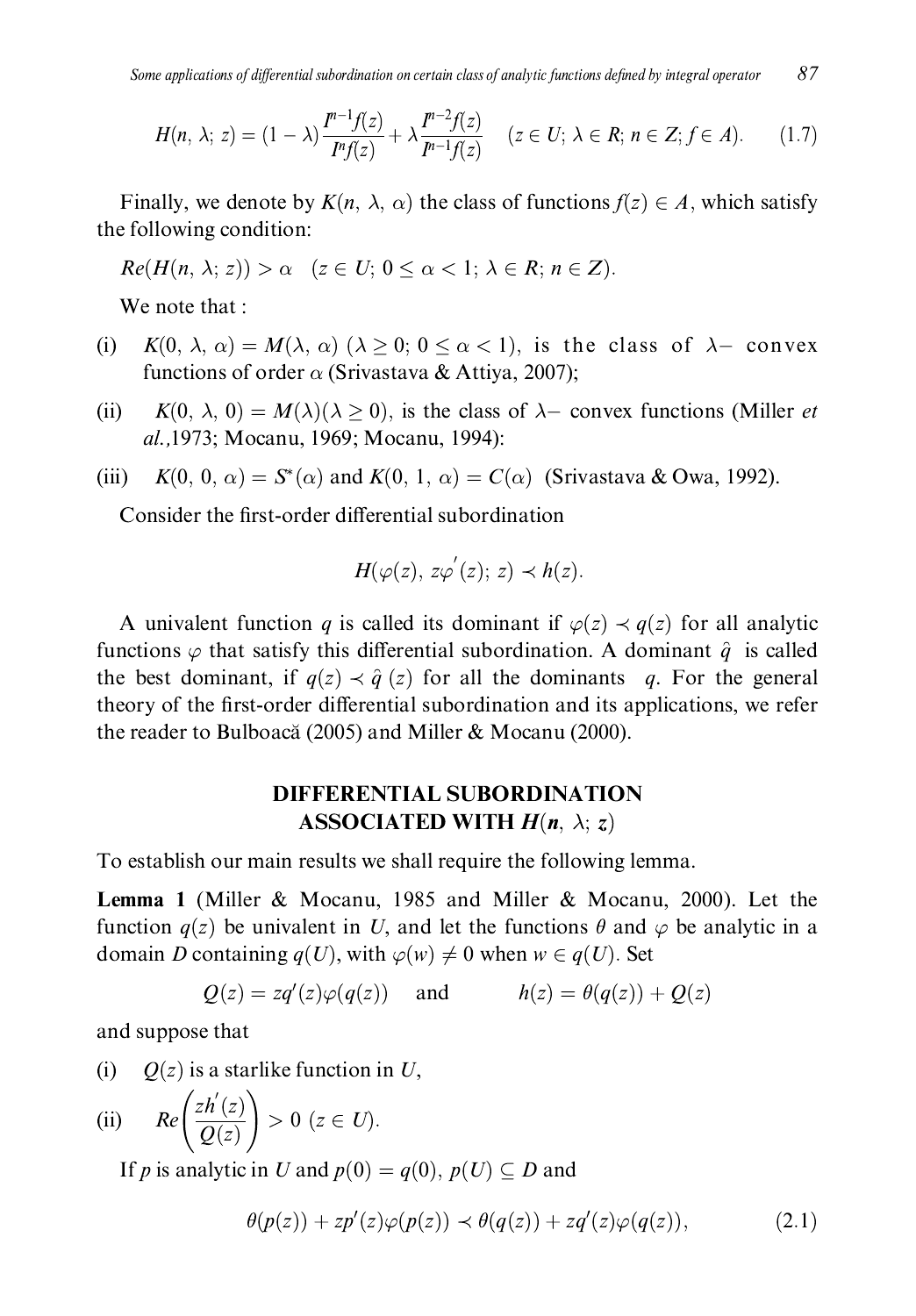then  $p(z) \prec q(z)$ , and q is the best dominant of (2.1).

**Theorem 1.** Let  $\lambda \in R \setminus \{0\}$ ,  $n \in \mathbb{Z}$  and  $f(z) \in A$ . Suppose also that the function  $q(z)$  univalent in U, with  $q(0) = 1$  and  $q(z) \neq 0$  ( $z \in U$ ), and satisfies each of the following inequalities:

$$
Re\left(1 + \frac{zq''(z)}{q'(z)} - \frac{zq'(z)}{q(z)}\right) > 0 \quad (z \in U) \tag{2.2}
$$

and

$$
Re\bigg(1+\frac{zq''(z)}{q'(z)}-\frac{zq'(z)}{q(z)}+\frac{1}{\lambda}q(z)\bigg)>0\quad(z\in U).\tag{2.3}
$$

If

$$
H(n, \lambda; z) \prec q(z) + \lambda \frac{zq'(z)}{q(z)}, \qquad (2.4)
$$

then

$$
\frac{I^{n-1}f(z)}{I^n f(z)} \prec q(z)
$$

and  $q(z)$  is the best dominant of (2.4).

Proof. We choose

$$
g(z) = \frac{P^{-1}f(z)}{P'f(z)}, \quad \theta(w) = w \text{ and } \varphi(w) = \frac{\lambda}{w}.
$$

Then  $\theta(w)$  and  $\varphi(w)$  are analytic in the domain  $C^* = C \setminus \{0\}$ , which contains  $q(U)$ ,  $q(0) = 1$ , and  $\varphi(w) \neq 0$  when  $w \in q(U)$ . Next, we define the functions  $Q(z)$  and  $h(z)$  by

$$
Q(z) = zq'(z)\varphi(q(z)) = \lambda \frac{zq'(z)}{q(z)}
$$
\n(2.5)

and

$$
h(z) = \theta(q(z)) + Q(z) = q(z) + \lambda \frac{zq'(z)}{q(z)}.
$$
 (2.6)

It follows from (2.2) and (2.3) that  $Q(z)$  is starlike in U and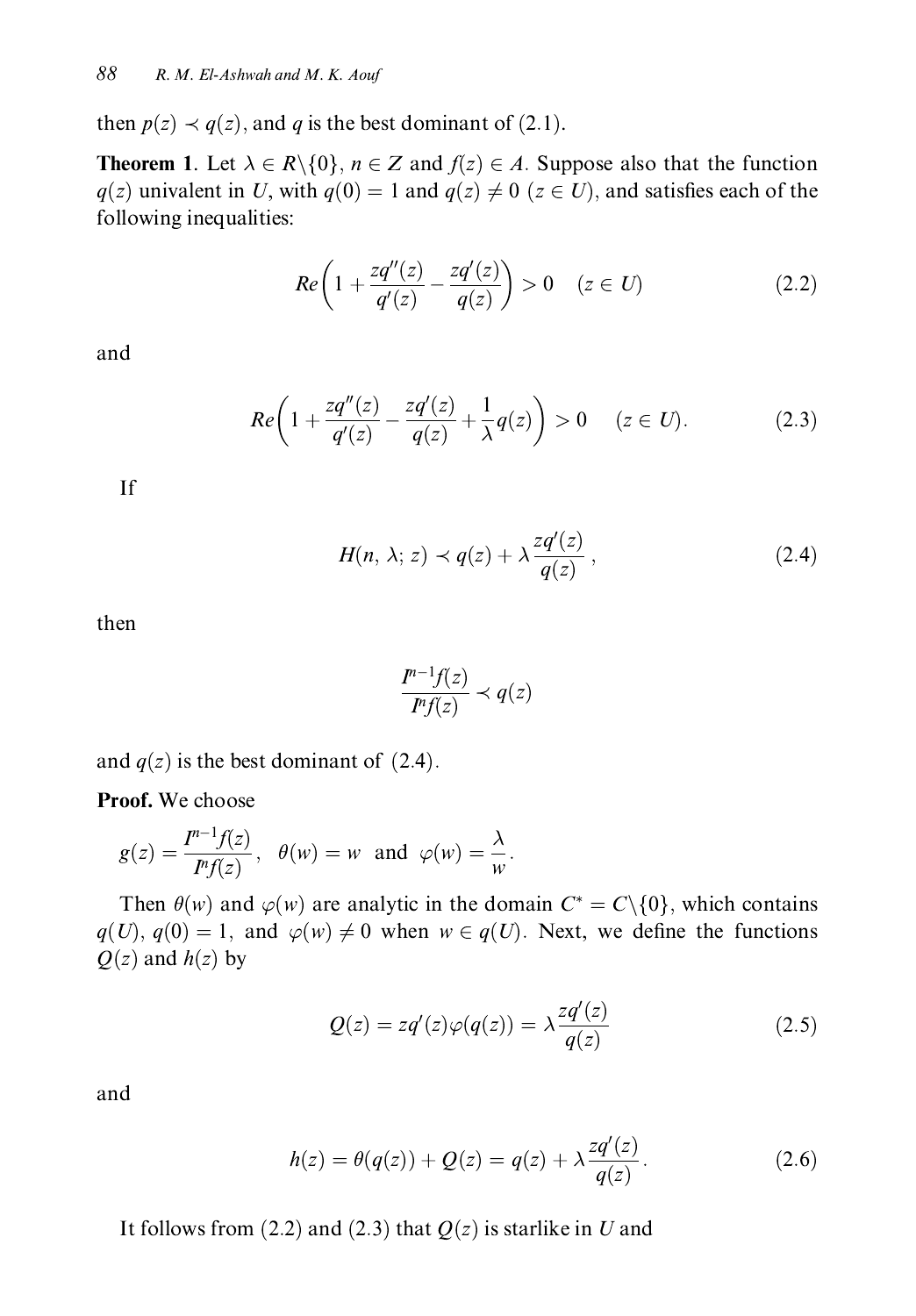$$
Re\left(\frac{zh'(z)}{Q(z)}\right) > 0 \quad (z \in U).
$$

We note also that the function  $g(z)$  is analytic in U, with  $g(0) = g(0) = 1$ , since  $0 \notin q(U)$ . Therefore  $q(U) \subset C^*$ . Thus, the hypotheses of Lemma 1 are satisfied and we find that, if

$$
\theta(g(z)) + zg'(z)\varphi(g(z)) = H(n, \lambda; z) \prec h(z), \qquad (2.7)
$$

then

$$
\frac{I^{n-1}f(z)}{I^n f(z)} \prec q(z).
$$

and  $q(z)$  is the best dominants.

**Remark 1.** If  $q(z) \in P$  and  $\lambda > 0$ , then we can omit the condition (2.3) in Theorem 1.

**Remark 2.** If  $q(z) \in P$  and  $\lambda < 0$ , then we can omit the condition (2.2) in Theorem 1.

**Theorem 2.** For  $\lambda > 0$ ,  $n \in \mathbb{Z}$  and  $0 \leq \alpha < 1$ , if  $f(z) \in A$  and

$$
H(n, \lambda; z) \prec \frac{(1 - 2\alpha)^2 z^2 + 2[(1 - 2\alpha) + \lambda(1 - \alpha)]z + 1}{(1 - z)[1 + (1 - 2\alpha)z]},
$$
(2.8)

then the operator  $I^n f(z)$  is a starlike function of order  $\alpha$  in U, that is,

$$
Re\frac{I^{n-1}f(z)}{I^n f(z)} > \alpha \qquad (z \in U).
$$

**Proof.** For  $0 \le \alpha < 1$  and  $z \in U$ , we first put

$$
q(z) = \frac{1 + (1 - 2\alpha)z}{1 - z} \in P
$$

in Theorem 1. Then, since

$$
Re\bigg(1+\frac{zq''(z)}{q'(z)}-\frac{zq'(z)}{q(z)}\bigg)=Re\bigg(\frac{1}{1-z}+\frac{1}{1+(1-2\alpha)z}-1\bigg)>0\quad(z\in U),
$$

the proof of Theorem 2 is completed.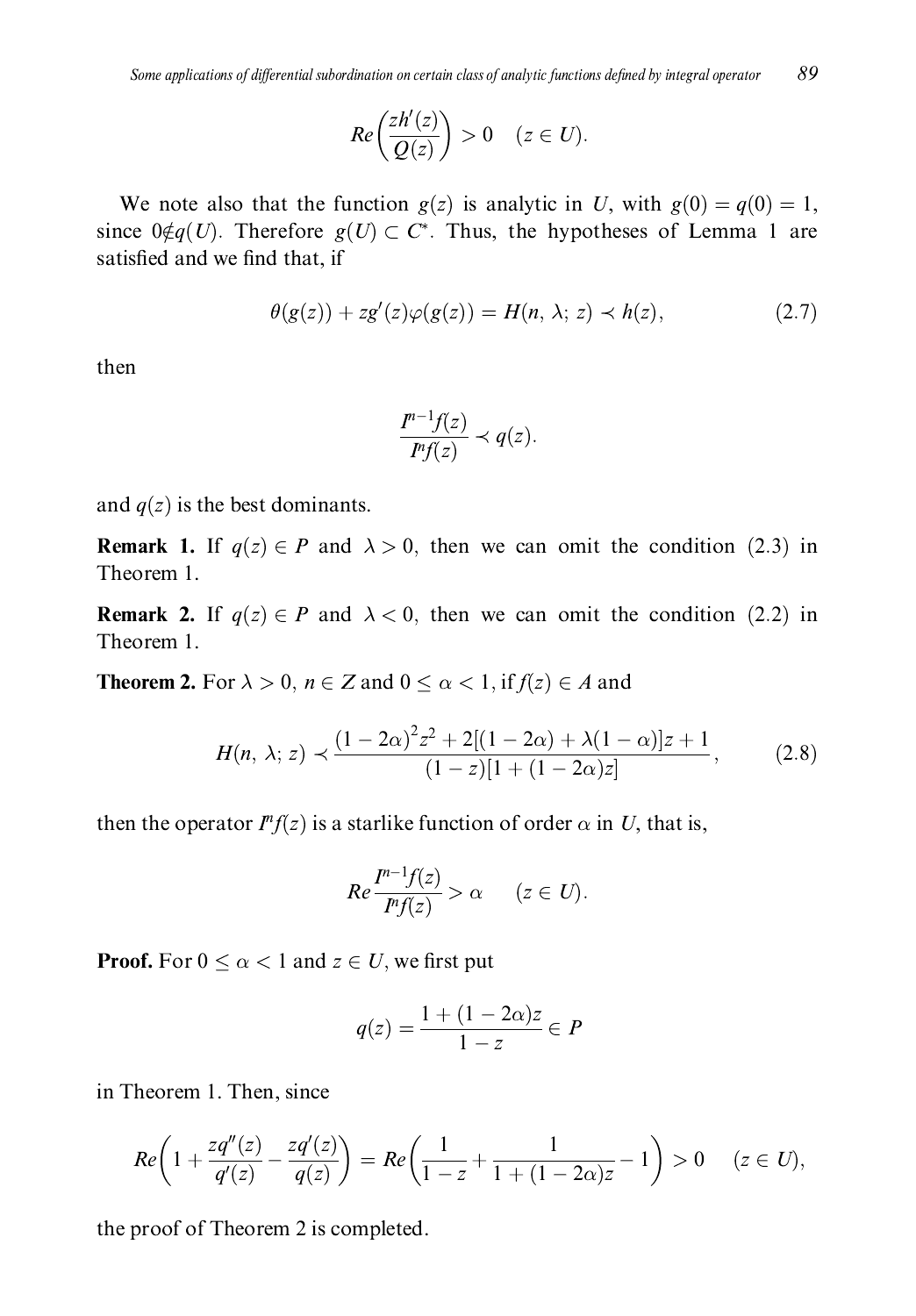**Remark 3.** Letting  $\lambda \rightarrow 0^+$  in (2.8), we have

$$
\frac{I^{n-1}f(z)}{I^n f(z)} \prec \frac{1+(1-2\alpha)z}{1-z} ,
$$

which implies that the operator  $I^{n}f(z)$  is a starlike function of order  $\alpha$  in U, that is,  $Re\left\{\frac{I^{n-1}f(z)}{I^n f(z)}\right\} > \alpha$   $(0 \leq \alpha < 1, z \in U).$ 

By taking  $\alpha = 0$  in Theorem 2, we obtain the following result.

**Corollary 1.** For  $\lambda > 0$  and  $n \in Z$ , if  $f(z) \in A$  and

$$
H(n, \lambda; z) \prec \frac{z^2 + 2(1 + \lambda)z + 1}{1 - z^2}, \qquad (2.9)
$$

then the operator  $I^n f(z)$  is a starlike function in U, that is,

$$
Re\left(\frac{I^{n-1}f(z)}{I^n f(z)}\right) > 0 \ \ (z \in U).
$$

**Theorem 3.** Let  $\lambda < 0$ ,  $0 \le \alpha < 1$ ,  $n \in \mathbb{Z}$ , such that

$$
A(\lambda, \alpha; z) Re(z) + B(\lambda, \alpha; z) > 0 \quad (z \in U),
$$

where

$$
A(\lambda, \alpha; z) = -\lambda (1 - 2\alpha) |1 - z|^2 + [\lambda + 2(1 - \alpha)] |1 + (1 - 2\alpha)z|^2, \quad (2.10)
$$

and

$$
B(\lambda, \alpha; z) = |1 - z|^2 [(1 + \lambda - 2\alpha)]1 + (1 - 2\alpha)z|^2 - \lambda] - [\lambda + 2(1 - \alpha)]|1 + (1 - 2\alpha)z|^2. \tag{2.11}
$$

If  $f(z) \in A$  and  $H(n, \lambda; z)$  satisfies the subordination (2.8), then the operator  $I^n f(z)$  is a starlike function of order  $\alpha$  in U, that is,

$$
Re\left(\frac{F^{-1}f(z)}{F'f(z)}\right) > \alpha \quad (z \in U; \ 0 \le \alpha < 1).
$$

**Proof.** For  $0 \le \alpha < 1$ ,  $\lambda < 0$  and  $z \in U$ , we first set  $q(z) = \frac{1 + (1 - 2\alpha)z}{1 - z}$  in Theorem 1, to obtain,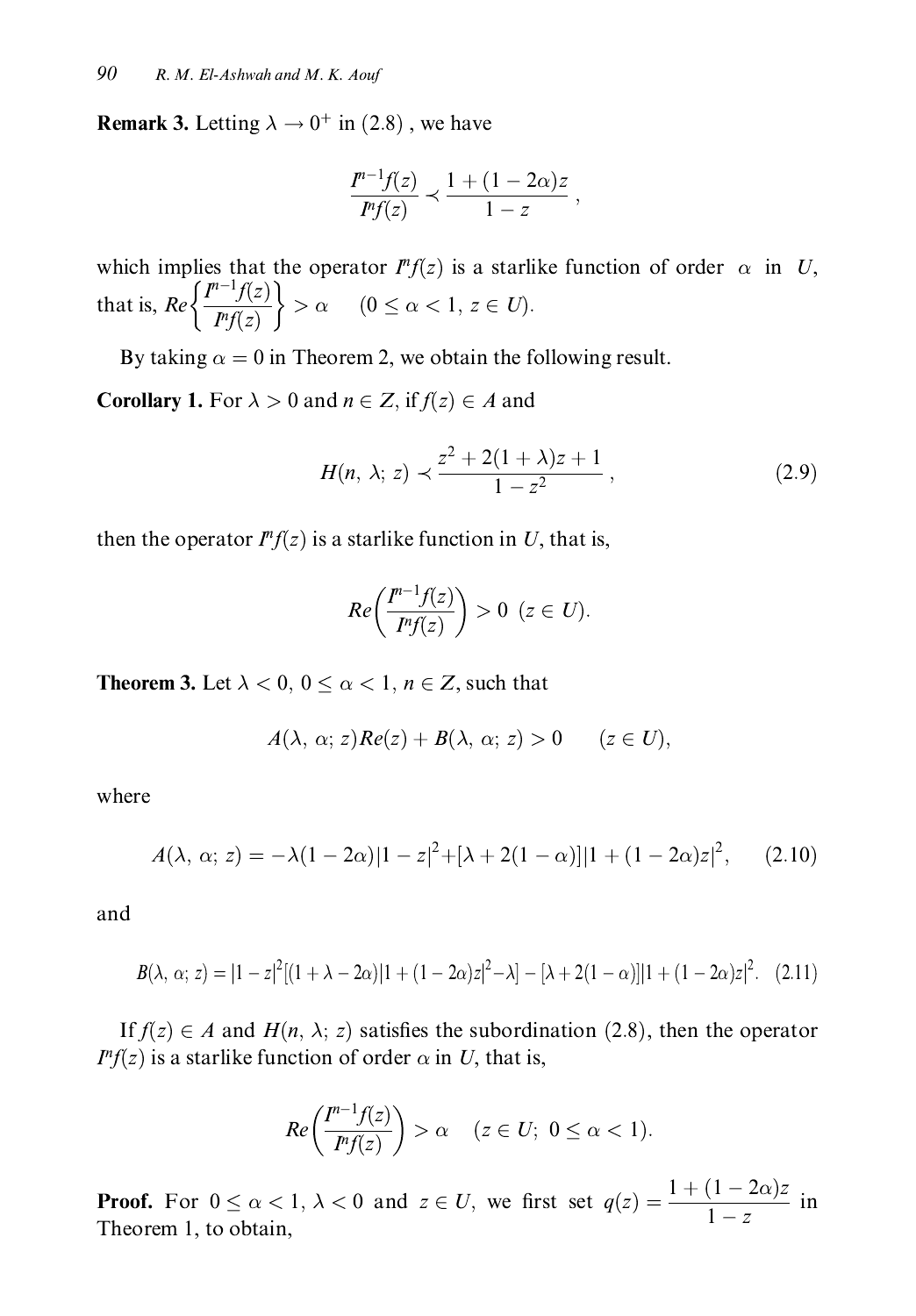91 Some applications of differential subordination on certain class of analytic functions defined by integral operator

$$
1 + \frac{zq''(z)}{q'(z)} - \frac{zq'(z)}{q(z)} + \frac{1}{\lambda}q(z) = \frac{1 + [\lambda + (1 - 2\alpha)]z}{\lambda(1 - z)} + \frac{1}{1 + (1 - 2\alpha)z}.
$$

Then, after some calculations, we observe that

$$
Re\bigg(1+\frac{zq''(z)}{q'(z)}-\frac{zq'(z)}{q(z)}+\frac{1}{\lambda}q(z)\bigg)=-\frac{A(\lambda,\,\alpha;\,z)Re(z)+B(\lambda,\,\alpha;\,z)}{|\lambda|-z|^2|1+(1-2\alpha)z|^2}>0\qquad (z\in U),
$$

which completes the proof of Theorem 3.

By taking  $\alpha = 0$  in Theorem 3, we obtain the following result.

**Corollary 2.** For  $\lambda < 0$ , such that

$$
(\lambda + 1)(1 + |z|^2) + 2Re(z) < 0 \quad (z \in U). \tag{2.12}
$$

If  $f(z) \in A$  and the function  $H(n, \lambda; z)$  satisfies the subordination relation (2.9), then the operator  $I^n f(z)$  is starlike in U.

**Proof.** For  $\lambda < 0$  and  $z \in U$ , we first set  $q(z) = \frac{1+z}{1-z}$ , in Theorem 1, to obtain,

$$
1 + \frac{zq''(z)}{q'(z)} - \frac{zq'(z)}{q(z)} + \frac{1}{\lambda}q(z) = \frac{1 + (\lambda + 1)z}{\lambda(1 - z)} + \frac{1}{1 + z}
$$

Then, after some calculations, we observe that

$$
Re\bigg(1+\frac{zq''(z)}{q'(z)}-\frac{zq'(z)}{q(z)}+\frac{1}{\lambda}q(z)\bigg)=\frac{(1-|z|^2)[(\lambda+1)(1+|z|^2)+2Re(z)]}{\lambda|1-z|^2|1+z|^2}>0 \quad (z\in U),
$$

which completes the proof of Corollary 2.

Finally, by taking  $\alpha = 0$  and  $\lambda \le -2$  in Theorem 3, we obtain the following sufficient condition for starlikeness.

**Corollary 3.** For  $\lambda \leq -2$  and  $z \in U$ , if the function  $H(n, \lambda; z)$  satisfies the subordination relation (2.9), then the operator  $I^n f(z)$  is starlike in U.

**Proof.** Since  $Re(z) \le |z| < 1$ ,  $z \in U$ , then from (2.12) for  $\lambda \le -2$ , we have

$$
(\lambda + 1)(1 + |z|^2) + 2Re(z) < 0 \quad (z \in U),
$$

which proves Corollary 3.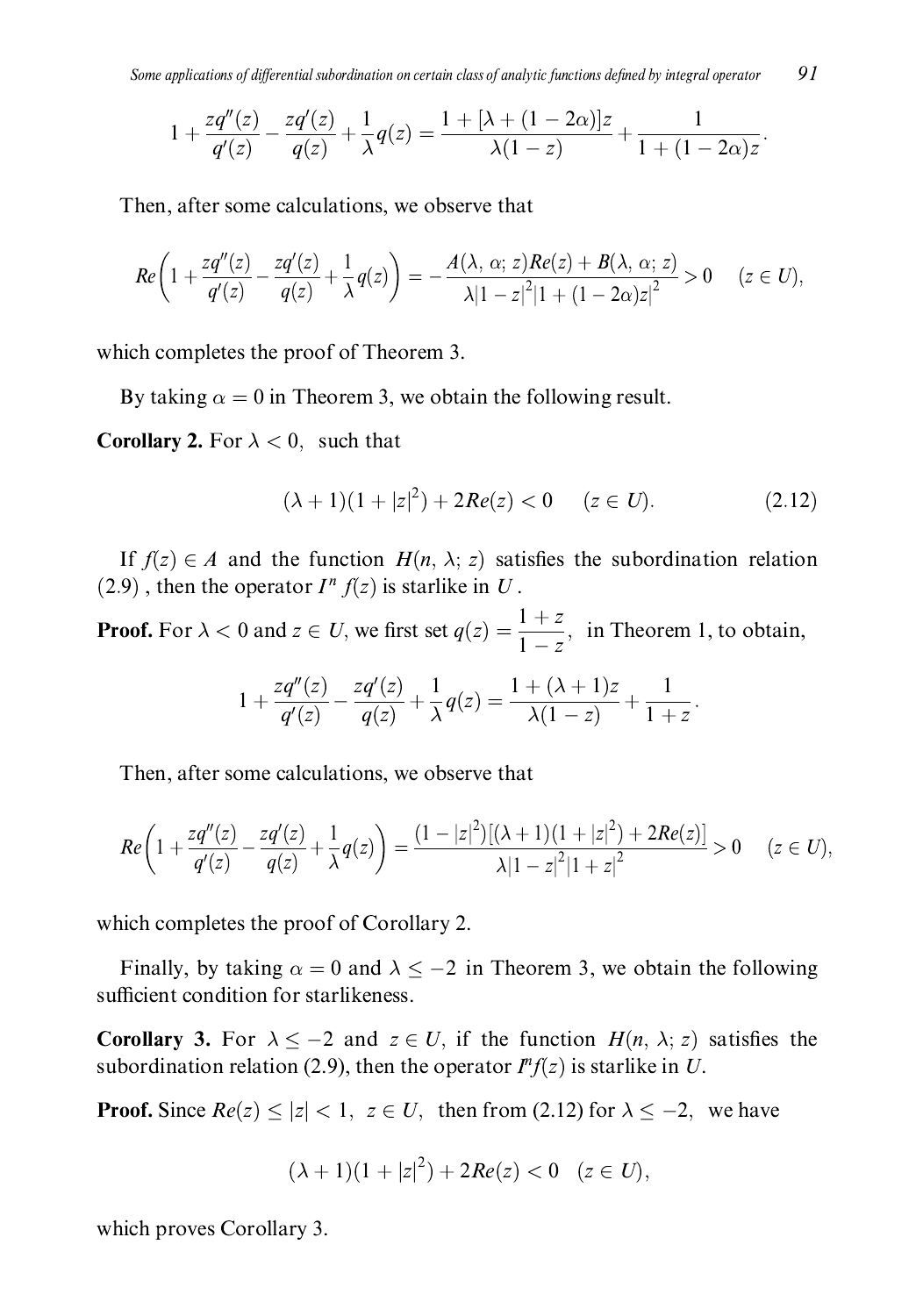### **REFERENCES**

- Bulboac, T. 2005. Differential subordinations and superordinations, recent results, House of Scientific Book Publ., Cluj-Napoca.
- Flett, T. M. 1972. The dual of an inequality of Hardy and Littlewood and some related inequalities, Journal of Mathematical Analysis and Applications, 38: 746-765.
- Miller, S. S. & Mocanu, P. T. 1985. On some classes of first-order differential subordinations, Michigan Mathematical Journal, 32: 185-195.
- Miller, S. S. & Mocanu, P. T. 2000. Differential subordinations: Theory and Applications, Series on Monographs and Textbooks in Pure and Applied Mathematics, Vol. 225, Marcel Dekker, New York and Basel.
- Miller, S. S., Mocanu, P. T. & Reade, M. O. 1973. All  $\alpha_+$  convex functions are univalent and starlike, Proceedings of the American Mathematical Society, 37: 553-554.
- **Mocanu, P. T. 1969.** One propriete de la convexite generalisee dans la theorie de la representation conforme, Mathematica, (Cluj) 11(34): 127-133.
- Mocanu, P. T. 1994. On certain subclasses of starlike functions. Studia Universitatis Babes-Bolyai Mathematica, 39(4): 3-9.
- Slgean, G. S. 1983. Subclasses of univalent functions, Lecture Notes in Math. (Springer-Verlag) 1013, 362-372.
- Srivastava, H. M. & Attiya, A. A. 2007. Some applications of differential subordination, Applied Mathematics Letters,  $20(11)$ : 1142-1147.
- Srivastava, H. M. & Owa, S. 1992. (Eds.). Current topics in analytic function theory, World Scientific Publishing Company, Singapore, New Jersey, London and Hong Kong.

| Submitted:     |               | 04/11/2012 |
|----------------|---------------|------------|
| <b>Revised</b> | $\mathcal{L}$ | 13/08/2013 |
| Accepted :     |               | 29/08/2013 |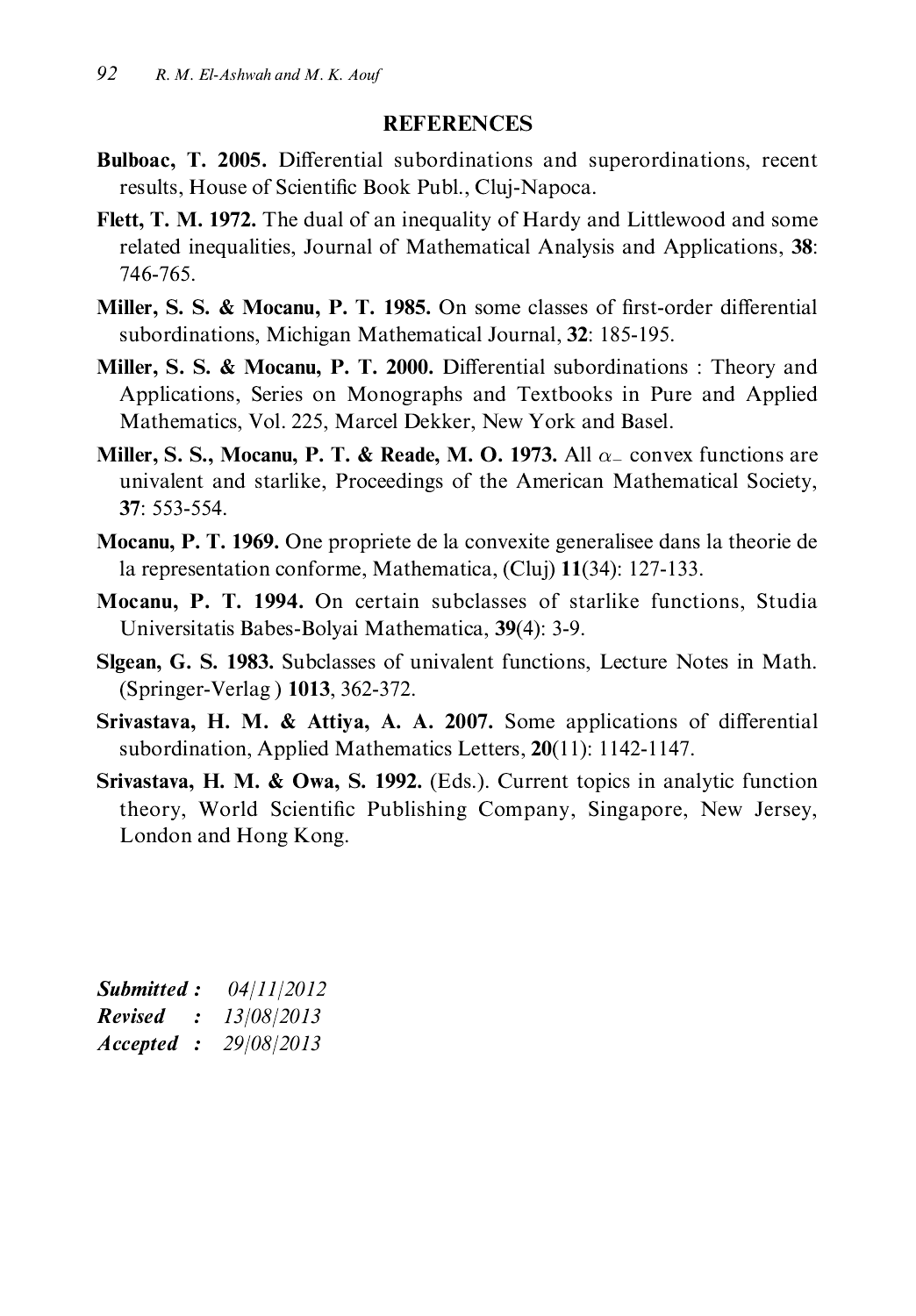# بعض تطبيقات التبعية التفاضلية على صنف خاص من الدوال التحليلية المعرفة بمؤثر تكاملي

## خلاصة

نقدم في هذا البحث دالة ذات وسيطين تشتمل على مؤثر فيلت الضارب. كما نحصل أيضاً على خواص التبعية والشروط الكافية لتكون هذه الدوال نجمية .